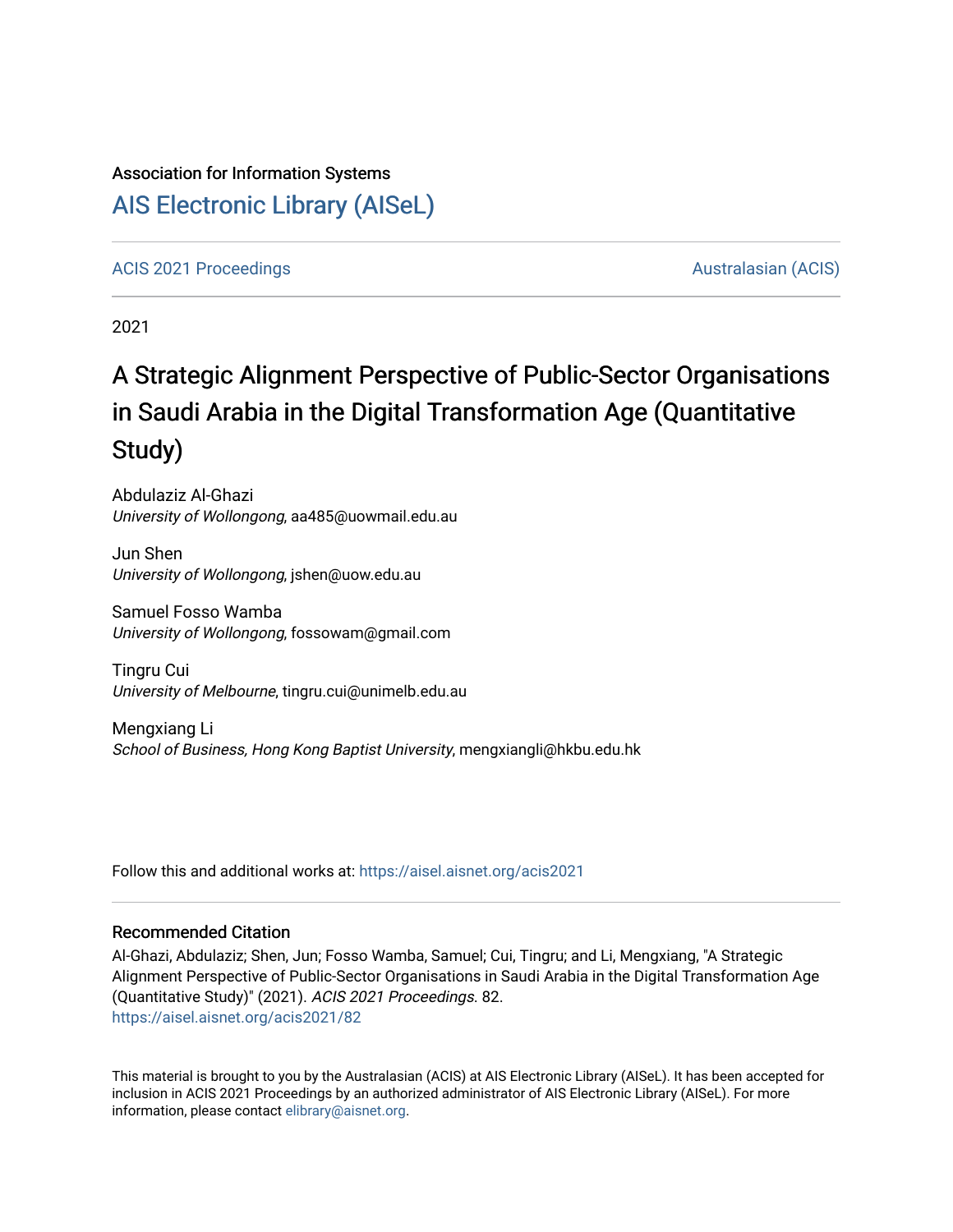# **A Strategic Alignment Perspective of Public-Sector Organisations in Saudi Arabia in the Digital Transformation Age (Quantitative Study)**

**Full Research Paper** 

#### **Abdulaziz Al-Ghazi**

School of Computing and Information Technology University of Wollongong, Australia Email: [aa485@uowmail.edu.au](mailto:aa485@uowmail.edu.au) 

#### **Jun Shen**

School of Computing and Information Technology University of Wollongong, Australia Email: jshen@uow.edu.au

#### **Samuel [Fosso Wamb](mailto:jshen@uow.edu.au)a**

School of Computing and Information Technology University of Wollongong, Australia Email: fossowam@gmail.com

#### **Ting[ru Cui](mailto:fossowam@gmail.com)**

University of Melbourne, Australia Email: tingru.cui@unimelb.edu.au

#### **Mengxiang Li**

Hong [Kong Baptist University](mailto:tingru.cui@unimelb.edu.au)  Hong Kong Email: mengxiang.li85@gmail.com

# **Abs[tract](mailto:mengxiang.li85@gmail.com)**

Public-sector organisations face several challenges in their adoption of digital transformation strategies to achieve strategic goals and objectives. The aim of this study was to assess the determinants of business value related to information technology projects in public-sector organisations from a business-information technology strategic alignment perspective. This study utilised a quantitative design drawing data from 198 surveys. The main findings showed a positive, significant, and impactful linkage between Information System (IS) Governance Mechanisms and Top Management characteristics. Both are essential antecedents of the intellectual dimension of Business-IT Strategic Alignment and the quality of IT Project Planning. The findings also showed a positive relationship between Business-IT Strategic Alignment and the quality of IT Project Planning, which fully mediates the impact of IS Governance Mechanisms and Top Management characteristics on Organisational Performance, Service Innovation, and Operational Excellence.

**Keywords** Business strategy, IT strategy, alignment, public-sector organisations, IT project, business value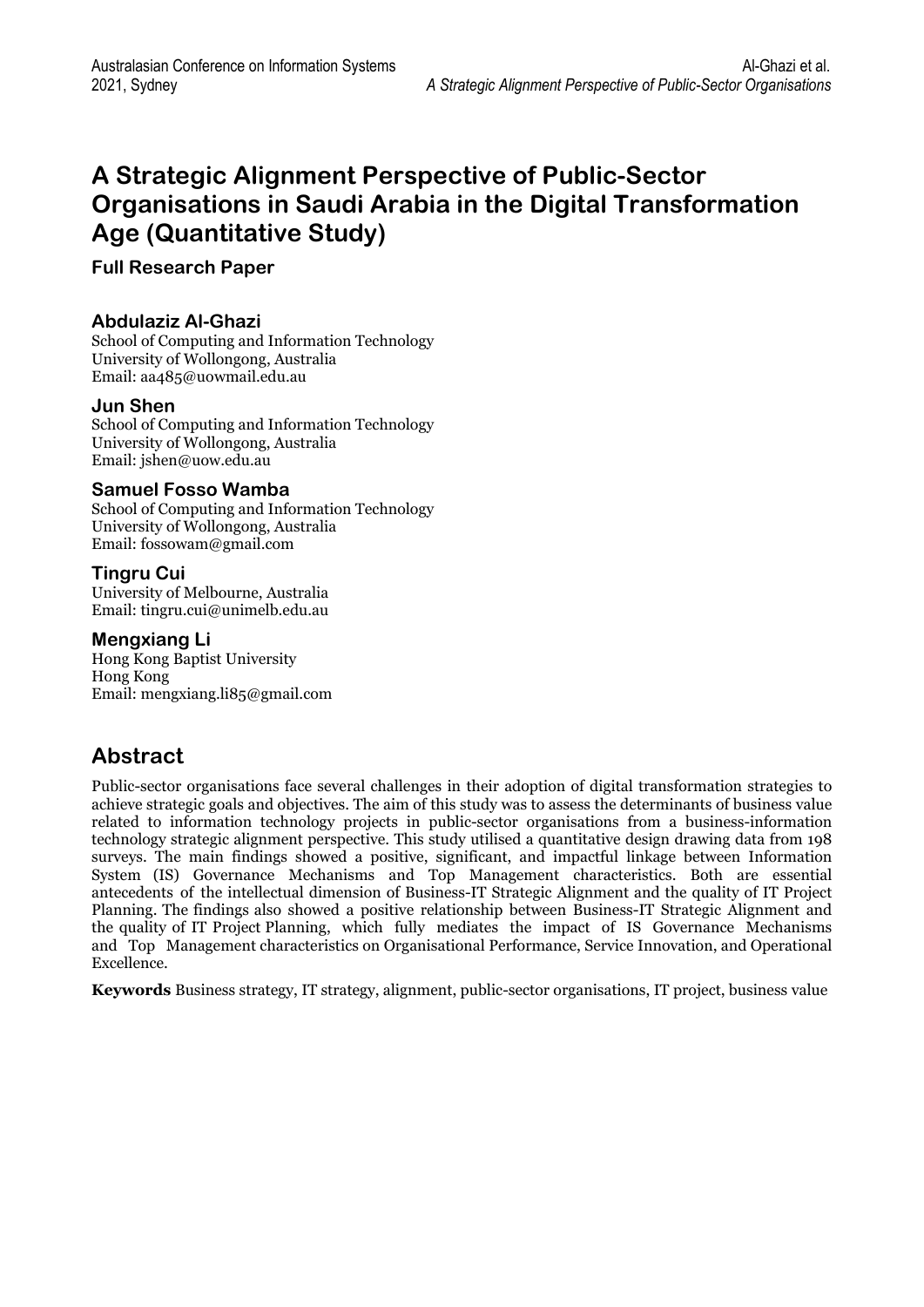# **1 Introduction**

A national e-Government strategy has been implemented by the Saudi Arabian government to enhance public-sector service delivery and technology-based operations (Al Shehry et al. 2009; Yasser 2016). However, there have been several technological, organisational, cultural, and social challenges caused by the adoption of this strategy. Such challenges and issues must be considered carefully by the Saudi government given the limited research evidence and insights on this issue to guide the successful to adoption of egovernment services in SA (Al Shehry et al. 2009). Although some public-sector organisations have delivered IT projects on budget and on time, few have reported how they measure and identify the benefits supposedly arising from the projects and project performance (Gerow et al. 2014; Ilmudeen et al. 2019; Wu et al. 2015)

Alignment between business processes and strategies may be regarded as a foundation for achieving business objectives. Indeed, Business-IT strategic alignment more specifically helps to achieve congruence in the IT project plan over time by supporting the effective translation of strategies into actions (Schlosser et al. 2015). The pursuit of alignment between IT and business strategic objectives therefore reflects management's view on how IT can be used to create business value and improve performance outcomes (Ilmudeen et al. 2019). Notably, IT project planning techniques are regularly applied to tasks associated with planning and executing operational changes to create value and improve the efficiency and competitive position of the business (Too and Weaver 2014). Furthermore, strategic alignment research to date has identified IT project planning as a source category of Business-IT strategic alignment. Indeed, the quality of IT project planning is considered as a key IT-enabler of organisational outcomes (Kearns and Sabherwal 2006). This has empirical support, with research evidence showing that Business-IT strategic alignment can have a positive impact on the quality of IT project planning, which, in turn, contributes to improved organisational performance. It is therefore not surprising that strategic alignment as a priority issue among business executives is well established in the literature (Gerow et al. 2014; Tallon 2007; Wu et al. 2015)

Although prior research has proposed a set of useful theoretical viewpoints for understanding strategic alignment, the role of quality IT projects in the context of strategic alignment assessment is now the focus of attention for many researchers. Therefore, this study contributes additional insights to the field by drawing on prior studies on strategic alignment to examine their data and models to answer the following research questions:

- 1. What is the impact of IT governance mechanisms on Business-IT strategic alignment in the context of IT projects?
- 2. What are the effects of top management (TM) characteristics (e.g. TM support, TM knowledge of IT, TM participation in business planning, and participation in strategic IT planning) on Business-IT strategic alignment and IT governance mechanisms in the context of IT projects?
- 3. What is the impact of Business-IT strategic alignment on the quality of IT project planning and that of organisational characteristics on this relationship?
- 4. What is the impact of the quality of IT project planning on IT project outcomes (organisational performance, service innovation, and operational excellence)?

### **1.1 Significance of the Research Problem**

Alsudiri et al. (2013) identify the alignment of business and IT strategic objectives as significant factors that influence the success of IT projects. Governments and public institutions across the world continue to be concerned about the failure of IT projects in public organisations (Al-Hujran et al. 2015;; Alsudiri et al. 2013). However, research findings indicate that 60 to 90% of companies fail to adequately adopt enterprise resource planning (ERP) systems. Moreover, it has been found that around 90% of ERP projects are not completed on time or within the specified budget (Abouzahra 2011). A leading cause of project failure is a misalignment between the IT project and the implemented business strategy (Alsudiri et al. 2013).

In Saudi Arabia, the successful implementation of IT projects is a matter of specific importance. At present, many technological, social, cultural, and organisational challenges are faced by the national government as it implements the National e-Government Strategy. Despite Saudi Arabia being recognised as a high-income country, very little existing research has investigated the successful implementation of digitalised government services (Al Shehry et al. 2009). Establishing strong alignment between public-sector organisational goals and the projects they are tasked with implementing is a significant challenge related to the adoption of the egovernment initiative (Aldraehim et al. 2013; Al Shehry et al. 2009). Very few studies have explored how companies can effectively achieve this alignment between IT and business strategies when setting up new IT projects. For this reason, no standard, practical approach to test this alignment at the strategic planning level has been developed in Saudi Arabia (Alshehri and Drew 2010; Al Shehry et al. 2009).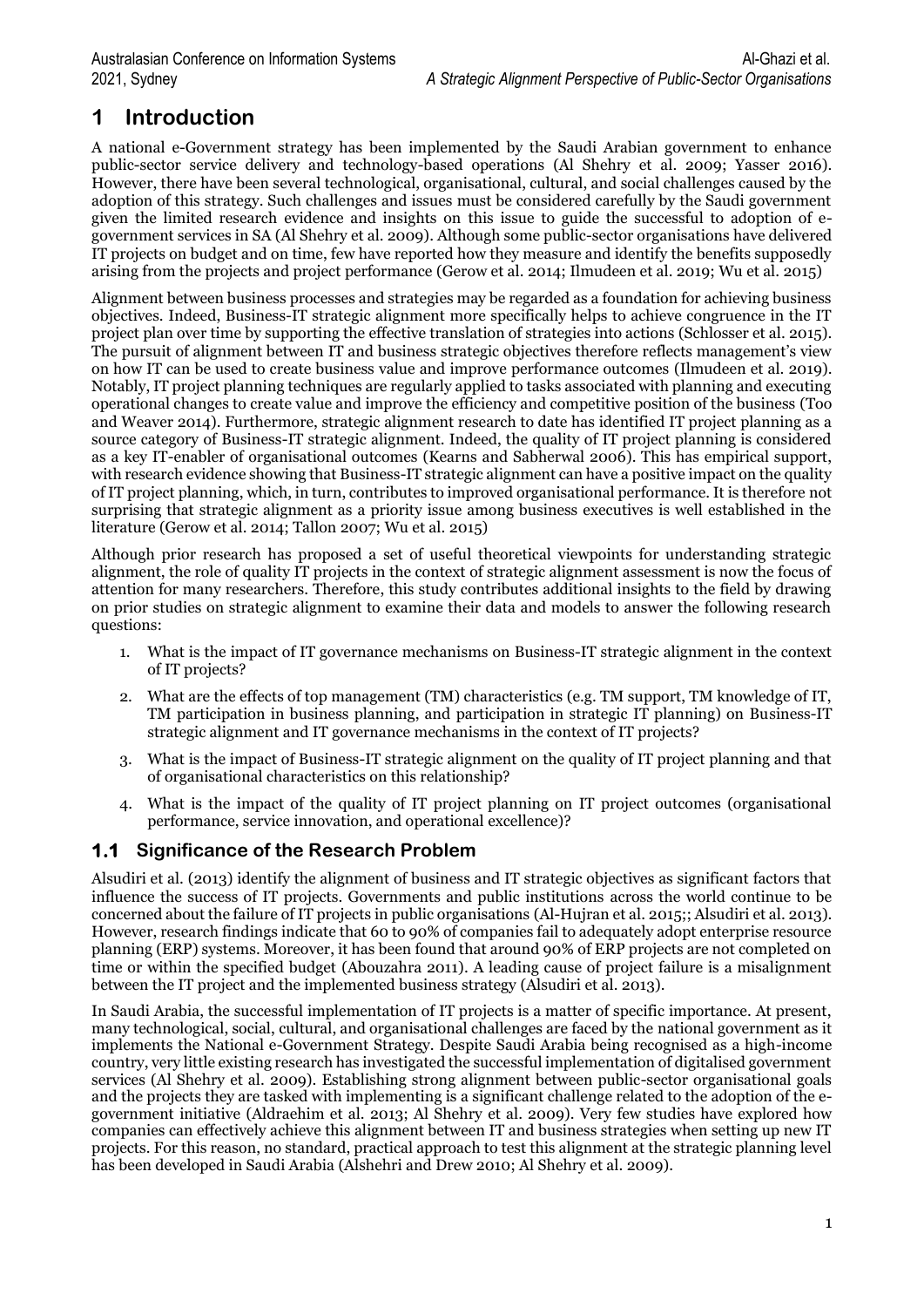The present research is thus important because it presents current data and results relevant to the business/IT strategy alignment/misalignment challenges faced by public-sector organisations in both Saudi Arabia and other developing countries. This paper serves as a valuable contribution to research into the topic and may be used by Saudi public-sector organisations tasked with implementing the national strategy in a way that enhances public-sector efficiency and productivity and works towards the development of a diversified economy.

# **2 Literature Review**

A survey carried out by Preston (2014) found that Business-IT alignment considered to be the third biggest concern for top management in organisations. Aversano et al. (2012) define business operations and IT system alignment as 'the degree to which the mission, objectives, and plans of the organisation are supported by the information technology used. In other words, alignment refers to the 'fit' between business-IT strategies and business-IT infrastructures (Henderson and Venkatraman 1993). Throughout relevant research, it has been found that successful Business-IT strategic alignment occurs when the actions, objectives and processes of a company or organisation are in harmony with the information systems that have been implemented to support them (Aversano et al. 2012). Aversano et al. (2012) point out that, at a functional level, it is crucial to improve the alignment between existing company strategies and IT systems to enhance the effectiveness of software support. As such, it is believed that the effectiveness of IT systems is improved when alignment between the two strategic domains is high. This can ultimately enhance organisational performance (Aversano et al. 2012). Research findings have also shown that IT planning and shared domain knowledge such as TM knowledge of IT, TM participation in business planning, and TM participation in strategic IT planning play a key role in assessments of the impacts of contextual factors on Business-IT strategic alignment (Kearns and Sabherwal 2006; Turel et al. 2017)

To achieve strategic IT goals, an organisation's IT governance practices must be effective (Wu et al. 2015). For this reason, company directors and TM teams tend to focus specifically on optimising IT governance protocols and practices (Turel et al. 2017). Wu et al. (2015) developed a model to determine the impact that governance protocols and practices have on IT strategic alignment and ultimately, on organisational performance. The model was developed based on the Resource-Based View (RBV) and IT governance. Through the application of this model, they found a "significant, positive and impactful" relationship between IT governance practices and strategic alignment in that the formalised processes around strategic IT decision making and the relational practices among organisational executives, IT managers and employees are crucial for achieving and maintaining alignment between business and IT. They also found the same relationship between strategic alignment and organisational performance. That is, strategic alignment has a mediating effect on the way in which IT governance mechanisms impact organisational performance and, therefore, organisational value (Wu et al. 2015). Moreover, Turel et al. (2017) conducted a study to identify the key factors influencing the positive relationship between IT governance and enhanced organisational performance. The researchers referred to the findings of two empirical studies and concluded that strategic alignment has a mediating effect on board-level IT governance and thus ultimately on organisational performance (p. 117).

Many researchers and business practitioners have emphasised the importance of aligning business and IT strategies. For example, Reynolds and Yetton (2015) found that organisations and company projects must focus on ensuring alignment between the desired service improvements and the IT systems implemented to achieve them. This can significantly increase the return on investment (ROI). Many business executives and government officials have also sought to obtain a thorough understanding of the specific needs of IT-enabled businesses and operations but have failed to do so. To improve the quality of services offered to citizens, governments often rely on advanced technology systems to operate their organisations and agencies. However, they usually fail to make the organisational changes needed to ensure that the system's optimal effectiveness. This can result in misalignment between organisational objectives and IT projects – an issue which Al-Shehry et al. (2009) has as a major challenge faced by the Saudi Arabian government when implementing the new e-government initiative.

Moreover, IT governance in an organisation generally, along with other factors including organisational structure and organisational culture can contribute to the misalignment between Business and IT strategies. Such misalignment typically emerges when there is a lack of common understanding and/or approach between business and IT managers on the processes for achieving performance improvement and competitive advantage (De Haes and Van Grembergen 2015). In turn, the structure of the organisation has a critical role in how alignment between the strategic goals and objectives of the organisation is visualised and communicated (De Haes and Van Grembergen 2015). Moreover, the culture within the organisation has a critical role in generating creating value around the strategic goals and commitment to their achievement (Avila and Garcés 2018). As such, any weakness or breakdown in the capability of governance to utilise the structure and culture of the organisation effectively to achieve outcomes can potentially contribute to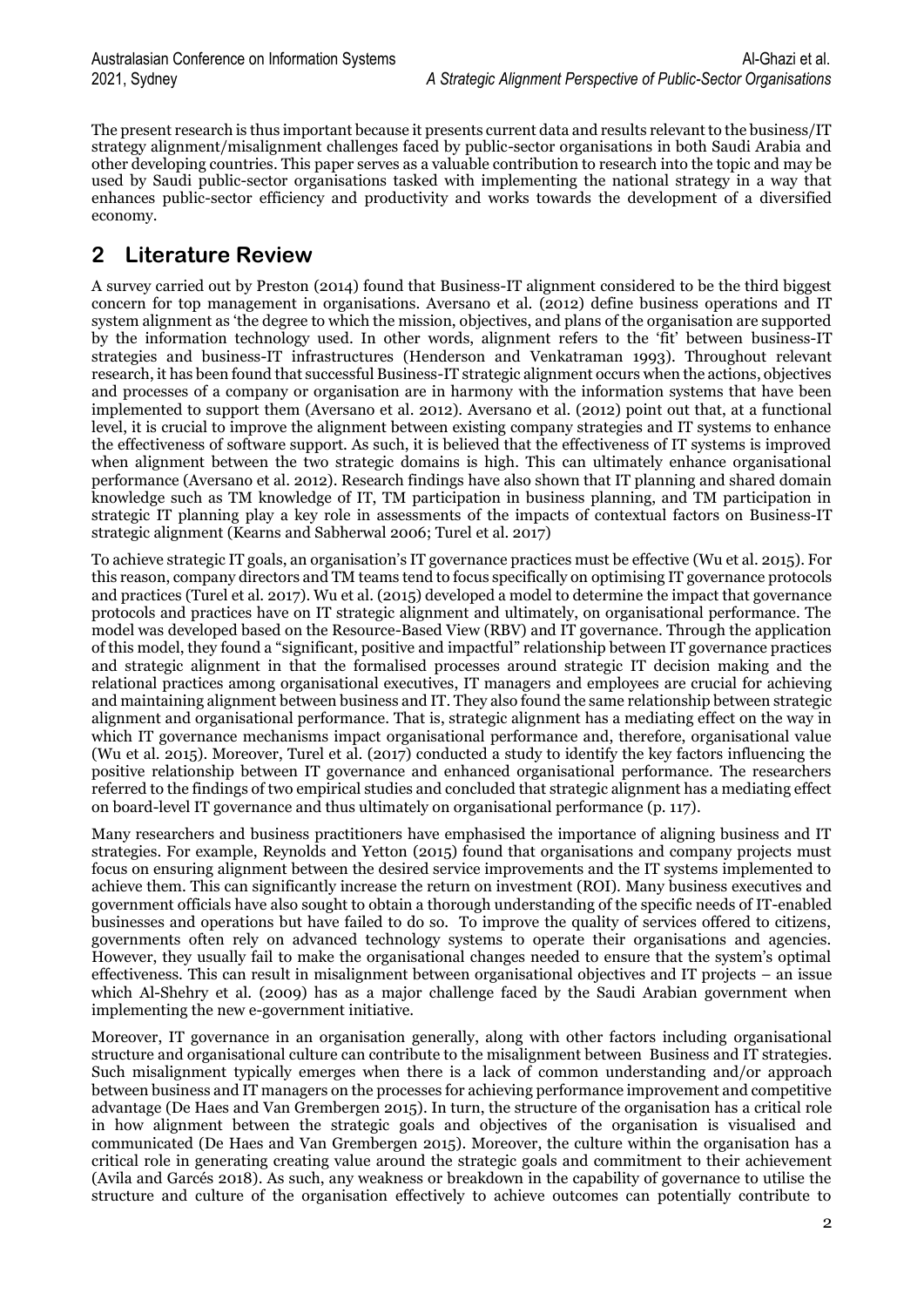Business-IT strategy misalignment (Avila and Garcés 2018; De Haes and Van Grembergen 2015). Conversely, an organisational structure with robust systems and infrastructures in place to support the coordination and pursuit of strategic goal and objectives may help to achieve Business-IT strategic alignment. This is because the pursuit of strategic alignment is more likely supported by effective distributions of power, communication channels, and clearly defined roles and responsibilities of employees (Nene and Pillay 2019). Similarly, an organisational culture that not only values collaboration and cooperation between different departments, but also supports employees with rules and protocols to achieve such collaboration, will likely facilitate alignment between Business-IT strategic objectives (Al Shehry et al. 2009).

A further problem affecting the alignment/misalignment between organisational objectives and IT systems is that many executive employees tasked with making important IT decisions are not sufficiently knowledgeable about technology (Gerow et al. 2014). Executive staff including Chief Executive Officers (CEOs) and Chief Financial Operators (CFOs) are usually in charge of making the most important IT decisions. They tend to make their decisions based on advice given by contractors and vendors. Despite CEOs and CFOs being aware that implementing different software and data mining processes can generate increased earnings, the actual results of this are hindered by their poor knowledge of the IT systems being implemented (Aversano et al. 2012). Nonetheless, when seeking assistance from IT professionals, they must be sure that the latter clearly understands the company's operational needs. If not, IT organisations will be unable to successfully implement technology solutions that meet their business requirements. This will ultimately result in the failure to align IT strategies with organisational goals (Krotov 2015).

Transformation of the Saudi Arabian economy over recent years has been largely reliant on IT. In the Saudi Vision 2030 initiative set out by the Ministry of Economy and Planning (2017), the long-term economic plan to move away from economic dependence on oil has been presented. It is estimated that the implementation period will last approximately 15 years. Moreover, all major economic sectors in the country will be affected by the regulatory, budgetary, and policy changes laid out in the initiative. Technology will thus be a key component for effectively implementing the complex economic transition envisioned in the initiative. As far as national revenue is concerned, the Saudi government has put forward a plan to increase non-oil government revenue from SAR 163 billion (US\$43.5 billion) to SAR 1 trillion (US\$267 billion) by 2030 (Ministry of Planning and Economy, Saudi Arabia 2017).

Public-sector organisations in Saudi Arabia will be significantly impacted by the Vision 2030 initiative. Such organisations must ensure that their digitisation plans align with the Vision 2030 goals to ensure improvement in the quality of government services (such as education, healthcare and public security). ICT solutions will play a pivotal role in this. Taking this into account, key industries and sectors across Saudi Arabia must strive to facilitate the government's strategy and to implement technological solutions to enhance productivity and market competitiveness.

When investigating strategic alignment, several different theoretical perspectives have been employed. Two key examples include the RBV and the Dynamic Capability (DC) approach. Barney (1991) developed the RBV whichl that can be used by all concerned parties to gain a clearer understanding of a company's competitive advantage. To generate and sustain competitive advantage, a company must use resources that are rare, valuable, inimitable and non-substitutable (Barney 1991). The RBV has thus been widely employed throughout IT-related research to determine which factors can improve organisational performance (Ravichandran et al. 2005). For example, the RBV was applied by Park et al. (2017) to conceptualise internal and external IT governance, who then put forward three types of IT governance alignment for companies to use to evaluate their performance. They concluded that the implementation of a sequential alignment structure can significantly enhance operational efficiency (Park et al. 2017).

# **3 Hypothesis Development**

IT governance is understood as the management and regulation of the IS used in an organisation to achieve its objectives. These objectives typically include improving alignment between IT with business goals, delivering IT value to the organisation, and mitigating IT risks to business performance. IT governance can be deployed using a mixture of organisational structures, processes, and relational mechanisms (De Haes and Van Grembergen 2015). Studies have demonstrated the mediating effect that IT governance mechanisms can have on the relationship between Business-IT alignment and organisational goals (Turel et al. 2017; Wu et al. 2015). Based on these findings, this study proposes the following hypothesis:

H1: IT governance mechanisms has a positive significant impact on Business-IT strategic alignment.

Business-IT strategic alignment is the concern of executives and IT managers in organisations, globally (Gerow et al. 2014). Moreover, it has long-been acknowledged that the behaviour of TM is a significant factor of influence in the processes and outcomes of project planning and implementation (Hornstein 2015). In terms of the relationship between IT governance mechanisms and Business-IT strategic alignment, this is typically framed around the idea that the former has a central role in the way that the organisational structures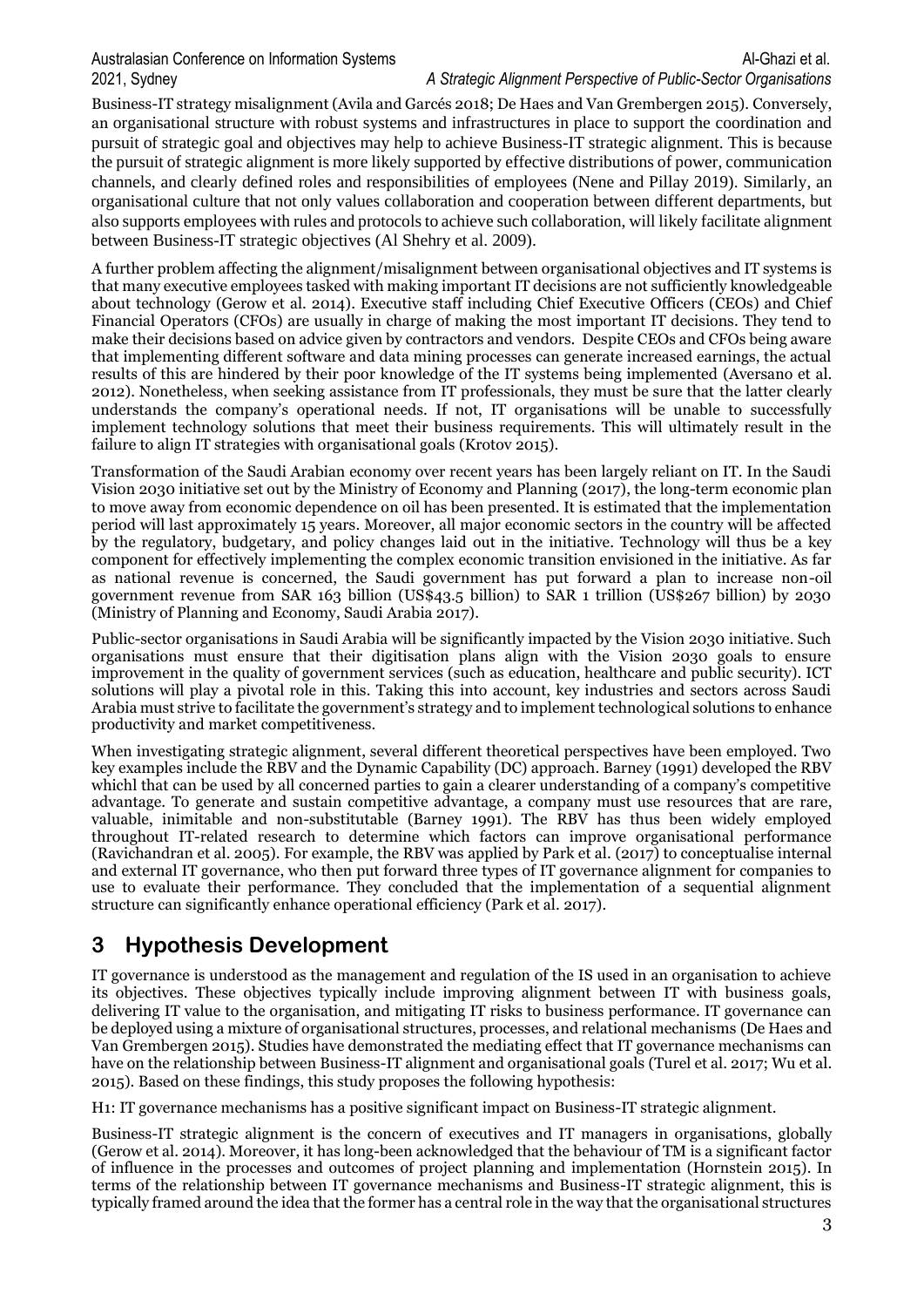Australasian Conference on Information Systems Al-Ghazi et al. Al-Ghazi et al. 2021, Sydney *A Strategic Alignment Perspective of Public-Sector Organisations*

and processes produce the latter. Therefore, the capacity of TM to 'control' how the structures and processes influence the formulation and implementation of the IT strategy – through the provision of support, application of knowledge, and/or general participation in the processes – can have a mediating effect on the relationship (Wu et al. 2015).

Moreover, research evidence shows supportive versus authoritarian participation by TM in the strategic and business planning around IT governance can positively or negatively moderate the relationship between IT governance mechanisms and Business-IT strategic alignment, respectively (Turel et al. 2017). Based on these findings, this study has formulated the following hypotheses:

H2a: TM participation in business planning has a moderating effect on the relationship between IT governance mechanisms and Business-IT strategic alignment.

H2b: TM participation in business planning has a positive significant impact on Business-IT strategic alignment.

H3a: TM participation in IT strategic planning has a moderating effect on the relationship between IT governance mechanisms and Business-IT strategic alignment.

H3b: TM participation in IT strategic planning has a positive significant impact on Business-IT strategic alignment.

H4a: TM support has a moderating effect on the relationship between IT governance mechanisms and Business-IT strategic alignment.

H4b: TM support has a positive significant impact on Business-IT strategic alignment.

H5a: TM knowledge of IT has a moderating effect on the relationship between IT governance mechanisms and Business-IT strategic alignment.

H5b: TM knowledge of IT has a positive significant impact on Business-IT strategic alignment.

Strategic alignment research to date has identified IT project planning as a source category of Business-IT strategic alignment. Indeed, the quality of IT project planning is considered as a key IT-enabler of organisational outcomes (Kearns and Lederer 2006). This has empirical support, with research evidence showing Business-IT strategic alignment can have a positive impact on the quality of IT project planning, which, in turn, contributes to improved organisational performance (Kearns and Sabherwal 2006). Therefore, this study has formulated the following hypothesis:

H6: Business-IT strategic alignment has a positive significant impact on the quality of IT project planning.

Prior studies (e.g., Roberts et al. 2016) have reported the potential for organisational factors such as identity, culture, structure, and entrepreneurial orientation to impact the business value of IS. Regarding organisational structure, governance mechanisms within an organisational structure have been found to mediate both the financial performance of the organisation (e.g. Shafie et al. 2018) and the success (or otherwise) of IS systems and IT project outcomes (Hughes, Rana and Dwivedi 2020). Regarding organisational culture, links have been demonstrated in the research between the innovativeness of the organisational culture and the successful implement of IT projects (Ilmudeen et al. 2019) and the achievement of competitive advantage (Ali Taha, Sirkova and Ferencova 2016). Drawing on these findings, the following hypotheses have been set forth:

H7a: Organisational structure will moderate the relationship between Business-IT strategic alignment and the quality of IT project planning.

H7b: Organisational structure has a positive significant impact on the quality of IT project planning.

H8a: Organisational culture will moderate the relationship between Business-IT strategic alignment and the quality of IT project planning.

H8b: Organisational culture has a positive significant impact on quality of the IT project planning.

Recent research by Barnes (2017) reported an association between the quality of IT project planning and improvements in key business strategy outcomes including financial performance and customer satisfaction rates. Previous studies have also identified a positive link between Business-IT strategic alignment and organisational outcomes (Kearns and Sabherwal 2006; Tallon 2007; Wu et al. 2015). For example, Kearns and Sabherwal (2006) applied a knowledge-based approach and found that Business-IT strategic alignment has a positive significant impact on the quality of IT project planning which, in turn, has a significant positive impact on organisational performance. Drawing on the above discussion, the following hypotheses have been formulated in the context of Business-IT strategic alignment:

H9: The quality of IT project planning has a positive significant impact on organisational performance.

H10: The quality of IT project planning has a positive significant impact on service innovation.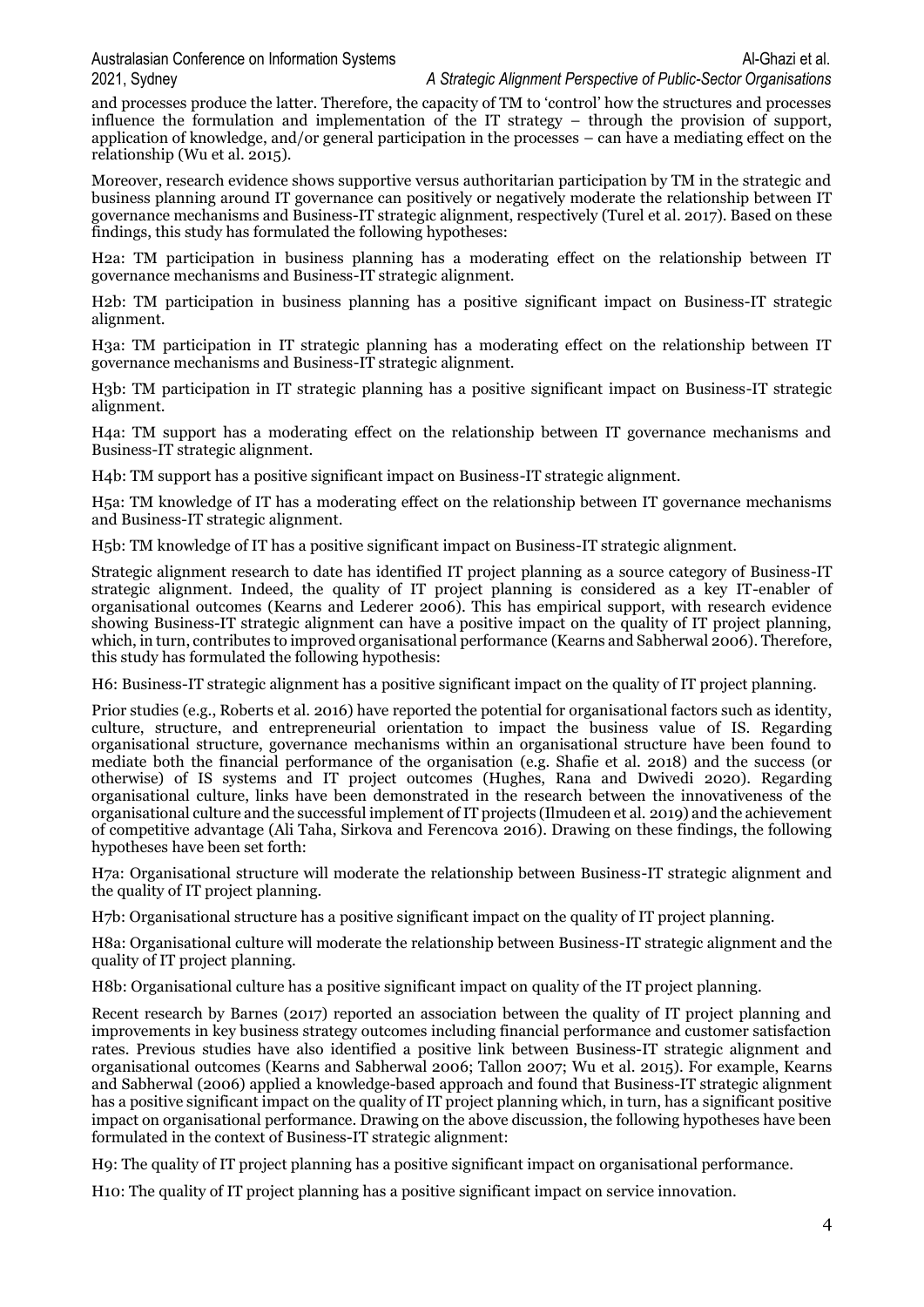2021, Sydney *A Strategic Alignment Perspective of Public-Sector Organisations*

H11: The quality of IT project planning has a positive significant impact on organisational operational excellence.

Drawing on the above discussion, a research model was developed (see Figure 1)

# **4 Methodology and Study Design**

This research undertook an analysis of the key IT-related factors impacting business value. To do this, the Business-IT strategic alignment perspective was used, with the key focus being on public-sector organisations in Saudi Arabia. Key aspects of strategic alignment were investigated to determine their impact on business and IT performance in the chosen government organisations. The focus of the analysis was on the key factors driving Business-IT alignment. These factors related to IT governance mechanisms, TM characteristics, organisational characteristics, and the quality of IT project planning. The extent of Business-IT strategic alignment in the public-sector organisations was determined by identifying practices and the overall maturity of the alignment.

Quantitative research methods were used in the present study to investigate how Business-IT strategic alignment perspectives can be used to explore the different aspects of strategic alignment. A survey was carried out to identify and assess the key factors of business value and its relationship with IT project success through Business-IT strategic alignment. Cooper et al. (2012) explain that the proposed method gives researchers the ideal opportunity to explore the relevant research aspects across all public-sector organisations. It also provides an opportunity to gain more profound insights into the status of the topic under investigation (Cooper et al. 2012).

The survey tool consisted of latent items to be rated using a  $7$ -point Likert-scale ( $1 =$  strongly disagree,  $7 =$ strongly agree). The survey was created based on the guidelines put forward by Henderson and Venkatraman (1993), Johnson and Lederer (2010),, Kearns and Sabherwal (2006), and Wu et al. (2015). The survey was administered online via the Qualtrics platform.

The survey was administered in both English and Arabic. Initially, the survey tool was administered to 15 participants in a pilot test, after which feedback was sought from the participants to ensure the instructions and items were clear, and that the implementation process was practical. All feedback provided by the pilot test participants was reviewed and changes were made as necessary. Moreover, the proposed study was reviewed by The Human Research Ethics Committee (HREC) (Application 2018/277) who gave approval for the research on the basis that it complied with the National Statement on Ethical Conduct in Human Research.

# **4.1 Data collection**

Data were collected from 6 August 2019 to 15 October 2019. The survey was distributed via official emails the Saudi Arabia e-Government Program, "Yesser". The survey was conducted using a random sample across 170 public-sector Organisations in Saudi Arabia. 148 of the organisations returned 450 final responses, but only 198 were considered as completed. As identified in the 2016 directories published by Yesser, 170 publicsector organisations were randomly selected, and this sample was considered an appropriate target for the population in this study (E-Government Program - Saudi Arbia 2016) . Based on Yesser, the organisations were classified into 17 sectors, and within these sectors were 170 organisations (2016). Of the 198 usable responses most, participating organisations were from the Education sector (28%), and 14% were from the Health sector. The demographic information of the employee participants working at these organisations showed that the majority (86%) were male (14% were female), with an average age of 35 years and with an average work experience of 15 years. Regarding the participants' qualifications, 41% held a master's degree, and 1.53% had only a high school certificate. In addition, most participants (13%) held the job title of Business Department Manager, but 44% of participants did not disclose their job title.

# **5 Data Analysis and Results**

A theoretical model (see Figure 1) was used to explain organisational performance, service innovation, and operational excellence. In the proposed measurement model, reflective and formative indicators are included. Reflective indicators may be regarded as a representative sample of all potential items that exist within the conceptual domain of the construct. In other words, they indicate that the items reflect the same construct. By contrast, formative indicators are used to construct linear combinations. No correlated indicators (reliability or validity statistics) are required for formative measurements, and should only be used in reflective measurement models (Sarstedt et al. 2016). Two exogenous (independent) variables are used in the present study; namely, TM characteristics, and IS governance mechanisms. The construct thus consists of formative indicators. Additionally, five endogenous (dependent) variables are employed; namely, Business-IT strategic alignment, quality of IT project planning, organisational performance, operational excellence, and service innovation. Lastly, organisational characteristics is included in the study as a moderating variable.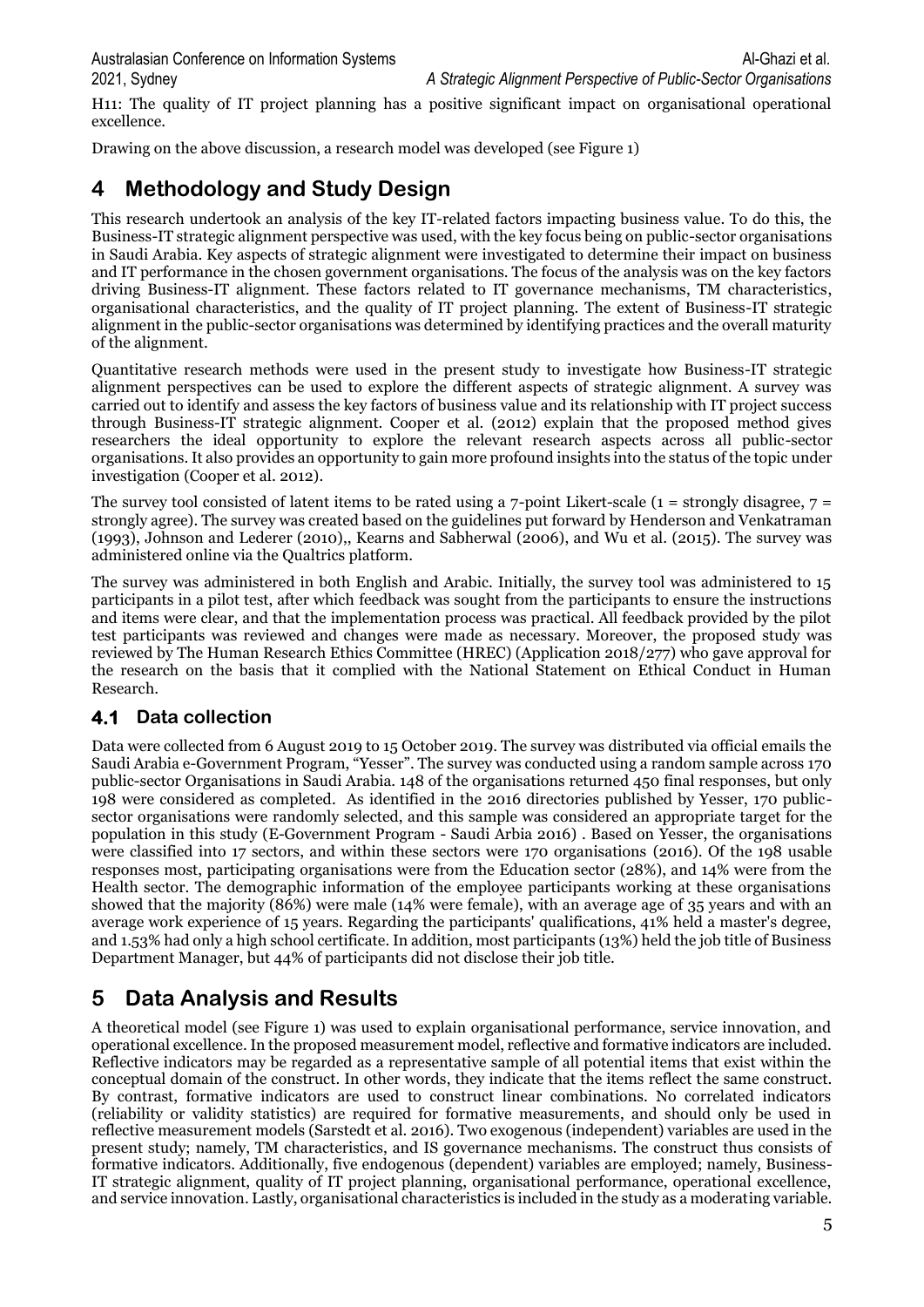The latter's moderating effect on the relationship between Business-IT alignment and quality of IT project planning was examined. In addition, the moderating effect of TM characteristics on the relationship between IT governance mechanisms and Business-IT strategic alignment was investigated.

#### **5.1 Measurement Model Assessment**

The theoretical measurement model consisted of seven constructs with 54 items. Indicator reliability was assessed based on the outer loadings of each latent variable. Outer loadings should be at least 0.70 for an item to be retained. Results of the PLS-SEM estimation using Smart-PLS 3.2.8 indicated the loadings of all 54 items. Internal consistency reliability was also assessed using Cronbach's alpha, DG-rho, and composite reliability. All constructs are recommended to exceed 0.70 for each of the assessment measures. Convergent validity was measured using the average variance extracted (AVE). This must be at least 0.50 to indicate that the construct explains more than half of the variance of its indicators. All constructs met the thresholds, thus confirming the reliability and validity of the constructs (Table 1):

| Construct                                                                                                         | Cronbach<br>'s Alpha | DG -rho | Composite<br>Reliability | <b>Average Variance</b><br>Extracted (AVE) |  |
|-------------------------------------------------------------------------------------------------------------------|----------------------|---------|--------------------------|--------------------------------------------|--|
| <b>Business-IT Strategic Alignment</b>                                                                            | 0.926                | 0.930   | 0.948                    | 0.820                                      |  |
| IT Governance                                                                                                     | $*(1)$               | 1.000   |                          |                                            |  |
| <b>Operational Excellence</b>                                                                                     | 0.926                | 0.930   | 0.953                    | 0.872                                      |  |
| Organisational Performance                                                                                        | 0.928                | 0.930   | 0.944                    | 0.736                                      |  |
| Organisational Culture                                                                                            | 0.947                | 0.952   | 0.956                    | 0.732                                      |  |
| Organisational Structure                                                                                          | 0.968                | 0.973   | 0.971                    | 0.551                                      |  |
| Quality of IT Project Planning                                                                                    | 0.935                | 0.936   | 0.950                    | 0.793                                      |  |
| Service Innovation                                                                                                | 0.881                | 0.901   | 0.914                    | 0.683                                      |  |
| TM Knowledge                                                                                                      | 0.937                | 0.939   | 0.948                    | 0.693                                      |  |
| TM Participation in Business Planning                                                                             | 0.897                | 0.901   | 0.936                    | 0.829                                      |  |
| TM Participation in Strategic IT Planning                                                                         | 0.936                | 0.938   | 0.952                    | 0.797                                      |  |
| TM Support                                                                                                        | 0.901                | 0.906   | 0.927                    | 0.717                                      |  |
| *(1) Formative measurements do not require correlated indicators (reliability and validity statistics) whose use, |                      |         |                          |                                            |  |

from a conceptual perspective, should be restricted to reflective measurement models (Sarstedt et al. 2016).

*Table 1. Construct reliability and validity*

### **5.2 Structural Modal Assessment**

Table 2 describes the relative contribution of each item to the formation of the construct (IT governance mechanisms) and reports their significance. Only two items are significant in the formation of the formative construct: namely, \*CA3 and \*\*FP1:

| <b>Relationships</b>                       | <b>Indicator</b><br>weights | <b>Indicator weights</b><br>(Bootstrapped) | <b>T</b> statistics<br>(O/STDEV)) | P values |
|--------------------------------------------|-----------------------------|--------------------------------------------|-----------------------------------|----------|
| $CA1 - > IT$ Governance                    | 0.115                       | 0.116                                      | 1.248                             | 0.213    |
| CA2 -> IT Governance Mechanisms            | 0.110                       | 0.120                                      | 1.123                             | 0.262    |
| $CA3 \rightarrow IT$ Governance Mechanisms | 0.204                       | 0.193                                      | 2.378                             | 0.018    |
| FP1 -> IT Governance Mechanisms            | 0.293                       | 0.289                                      | 2.987                             | 0.003    |
| FP2 -> IT Governance Mechanisms            | 0.199                       | 0.194                                      | 1.894                             | 0.059    |
| $FP3$ -> IT Governance Mechanisms          | 0.146                       | 0.146                                      | 1.504                             | 0.133    |
| <b>DMS1 -&gt; IT Governance Mechanisms</b> | 0.129                       | 0.126                                      | 1.382                             | 0.168    |
| DMS2 -> IT Governance Mechanisms           | 0.074                       | 0.065                                      | 0.827                             | 0.409    |
| $DMS3$ -> IT Governance                    | $-0.026$                    | $-0.025$                                   | 0.358                             | 0.721    |

CA: Communication approach ,FP: Formal process, DMS: Decision-making structure,CA3: The CIO or similar role in our organisation is able to clearly articulate a vision for IT's role in the organisation,FP1: Organisation has established formal processes to govern and manage IT projects

*Table 2 Indicator weights of the formative construct (IT governance mechanisms) and their significance*

# **5.3 Support for Hypotheses**

This study generated bootstrapping to test the significance of the structural paths based on p-values. For statistical significance, p-values must be less than 0.05. A total of 5,000 subsamples were used along with a 0.05 significance level. A two-tailed, bias-corrected and accelerated (BCa) bootstrap confidence interval method was applied. The analysis showed that all structural relationships were statistically significant.

The presence of two moderating variables was indicated: TM characteristics, and organisational characteristics. To calculate the moderating effects, the product indicator approach was used. This involves using all possible pair combinations of the indicators of the latent predictor and the latent moderator variable.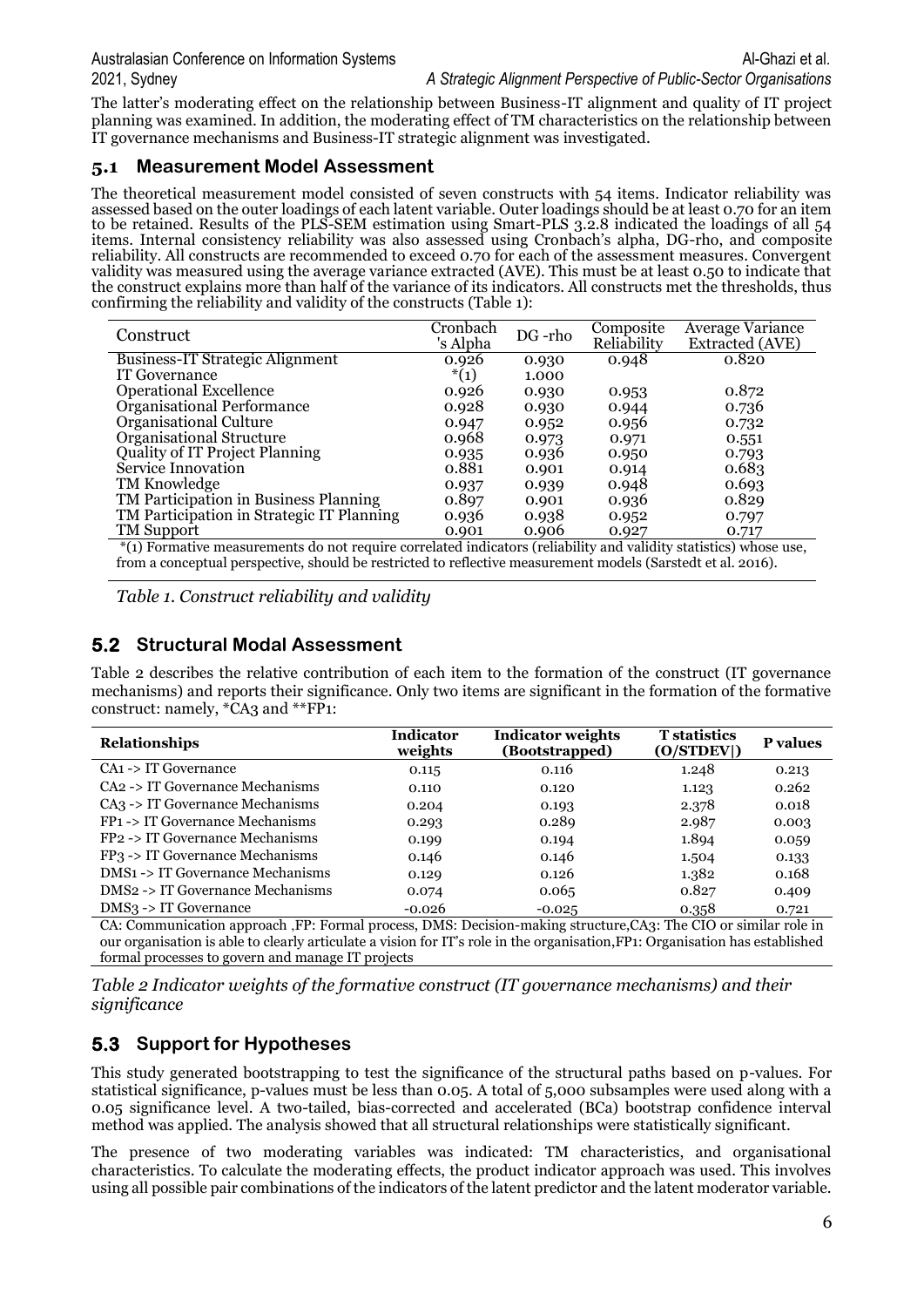These product terms serve as indicators of the interaction term in the structural model. The moderation effects tested were not significant. Based on these results, it was observed that hypotheses H1, H2a, H3b, H4b, H5b, H6, H7b,H8b,H9, H10 and H11 were supported (see Table 3), whereas hypotheses H2b, H3a, H4a, H5a, H7a and H8a were not supported.

| Hypothesis:                                                               | H1    | H2a   | H3b   | H <sub>4</sub> b | H <sub>5</sub> b | <b>H6</b> | H <sub>7</sub> b | H8b   | Ho     | <b>H</b> 10 | H11    |
|---------------------------------------------------------------------------|-------|-------|-------|------------------|------------------|-----------|------------------|-------|--------|-------------|--------|
| Path Coefficient                                                          | 0.231 | 0.134 | 0.330 | 0.158            | 0.150            | 0.541     | 0.183            | 0.226 | 0.766  | 0.735       | 0.710  |
| T Statistics                                                              | 2.875 | 2.165 | 3.768 | 2.309            | 2.449            | 8.613     | 2.104            | 2.524 | 23.168 | 21.139      | 17.909 |
| P-Values                                                                  | 0.004 | 0.031 | 0.000 | 0.021            | 0.015            | 0.000     | 0.036            | 0.012 | 0.000  | 0.000       | 0.000  |
| Significant                                                               | $**$  | $**$  | ***   | **               | $**$             | ***       | ⋇                | $**$  | ***    | ***         | ***    |
| Note: statistically significant ***P < $0.001$ ,**P < $0.01$ ,*P < $0.05$ |       |       |       |                  |                  |           |                  |       |        |             |        |

#### *Table 3 Structural model relationships*

SEM recommendations indicate that the coefficient of determination R2 (0.75) is substantial, moderate (0.50), and weak (0.25) (Sarstedt et al. 2016). This coefficient enables the predictive ability of the structural model to be determined. Table 4 presents the R2 values of all dependent variables in our structural model. It was observed that the model moderately explained the variance in each dependent variable. Figure 1 presents the final structural model without moderation variables. However, in social and behavioural sciences,  $R_2 =$  $2\%$  is classified with a small effect, R2 = 13% as a median effect, and R2 = 26% as significant effect (Ringle et al. 2015).

| <b>Latent Variable</b>                 | <b>R-Squared (Original)</b> | <b>R-Squared (Bootstrapped)</b> |
|----------------------------------------|-----------------------------|---------------------------------|
| <b>Business-IT Strategic Alignment</b> | 0.757                       | 0.745                           |
| <b>Operational Excellence</b>          | 0.504                       | 0.502                           |
| Organisational Performance             | 0.587                       | 0.585                           |
| <b>Quality of IT Project Planning</b>  | 0.787                       | 0.782                           |
| Service Innovation                     | 0.541                       | 0.538                           |

*Table 4 Coefficient of determination R-squared*



*Figure 1 Final structural model with path coefficients and R-squared values*  $(R^2)$ 

# **6 Discussion and Implications**

Regarding research question one on the impact of IT governance mechanisms on Business-IT strategic alignment in the context of IT projects, the empirical results supported hypothesis (H1) regarding IT governance mechanisms. This resulted in vital implications for how public-sector organisations embed governance mechanisms to increase organisational performance, especially operational excellence and services innovation. In particular, it confirms the crucial role that IT governance public-sector organisations can play as a precondition for organisational performance and in the creation of organisational value (Kappelman et al. 2014). As such, managers in these organisations should consider how the IT governance mechanisms can support a more consistent and strategically aligned relationship between IT and business structures when making IT investments and when implementing IT projects (Katzy, Sung and Crowston 2016). This includes the capacity of IT governance mechanisms to respond to changing trends and emerging opportunities in the market in order to achieve IT project goals (Wu et al. 2015).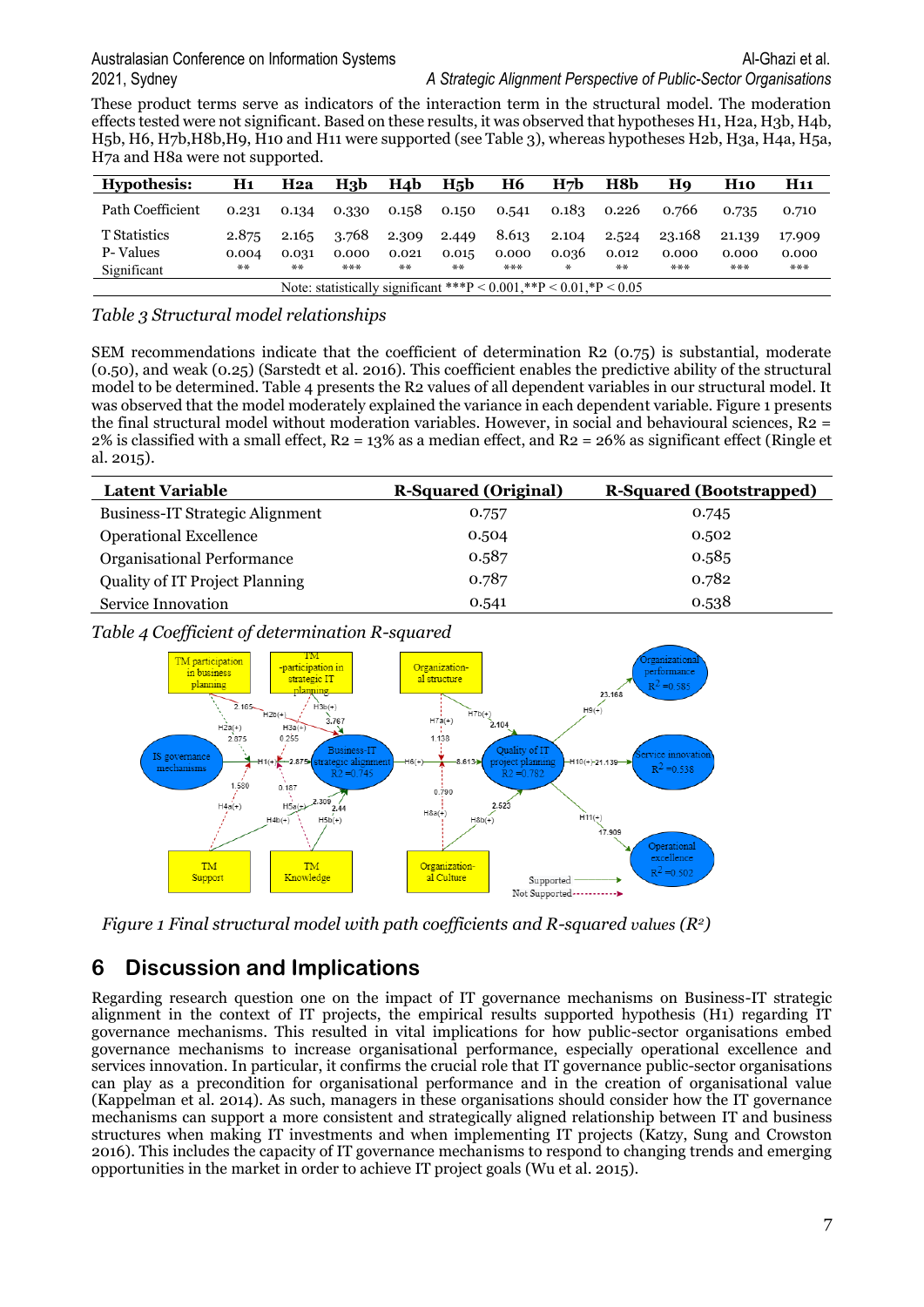#### Australasian Conference on Information Systems Al-Ghazi et al. Al-Ghazi et al. 2021, Sydney *A Strategic Alignment Perspective of Public-Sector Organisations*

# Research question two focused on Business-IT strategic alignment (weight =0.756), which was more heavily

affected by TM support and TM knowledge as well as TM participation in IT strategic planning (0.158, 0.150 and 0.330 weights, respectively). This suggests that when business strategy aligns with IT strategy in terms of encouraging TM support, knowledge, and participation in IT strategic planning, the overall quality of IT project planning is improved. Regarding the moderation of IT governance mechanisms and Business-IT strategic alignment, this relation was only affected by TM participation in IT strategic planning (H3b). Thus, TM high level support, knowledge sharing, and participation in IT strategic planning were found to play a critical role in improving the quality of IT project planning.

This finding has clear implications for how managers can implement IT and technology in public-sector organisations more effectively in the digital transformation age. In particular, it highlights that improving the capabilities of TM around their knowledge of IT and knowledge sharing practices in general can enhance the organisation's ability to deploy IS and support business-IT collaborations ( Tallon and Pinsonneault 2011). Research by Dong, Neufeld and Higgins (2009) has shown that good TM knowledge of IT and participation in IT decision making is integral to the effective allocation of key resource (e.g. funding and training provision) and the management IT project protocols. Moreover, good TM knowledge of IT and participation in IT decision making is recognised at fundamental to a robust relationship between e-leadership and strategy alignment. As Li et al. (2016) reported TM knowledge of IT can not only influence employees' attitudes and behaviour around IT, but also their commitment to the execution of IT-related strategies (Li et al. 2016).

In terms of research question three, the results show that both the structure and the culture of the organisation had a direct effect on the quality of IT project whereas H7b and H8b was supported (path coefficient =  $0.183$  and  $0.226$ ;  $p = 0.036$  and  $0.012$  respectively). Therefore, the characteristics of the organisations appear to play an important role in increasing the quality of IT project planning and enhancing the performance. This finding can help to guide managers on how to implement IT projects more effectively by reinforcing the importance of understanding how the systems and infrastructures within the organisation play a key role in how effectively the processes and practices are coordinated in the pursuit of organisational goals(Al Shehry et al. 2009 Nene & Pillay 2019). Regarding organisational structure specifically, the findings alert managers to the way that the distribution of power in the context of IT projects can affect the communication channels, rules and protocols in place that influence that behaviours and practices of employees that contribute to Business-IT alignment (Reynolds & Yetton 2015). Moreover, the structural elements of the organisation can influence how IT project teams are selected and coordinated (Reynolds & Yetton 2015). Therefore, the findings in this study can guide managers on the importance of maintaining flexibility within the structure of public-sector organisations to support effective responses to changes during IT project implementation and employee commitment to achieving the IT project goals (Hughes et al. 2020). In terms of organisational culture, the finding reported in this study can guide managers in their application of the observable (e.g. workplace routines and codes of conduct) and non-observable (e.g. organisational values, employees attitudes and assumptions) aspects of the culture to promote IT planning quality and Business-IT strategic alignment (Al Shehry et al. 2009). In particular, by shaping the way that the culture in the organisation influences the motivation and commitment of employees to achieve the stated IT project outcomes (Singh et al. 2019).

Regarding research question four, this study found that organisational performance, service innovation, and operational excellence were improved with robust Business-IT strategic alignment in the context of IT projects (with high weights the standardized path coefficient of 0.766, 0.735 and 0.710, respectively). This finding can be used by managers in public-sector organisations to guide IT project implementation as it reinforces the understanding of the relationship between the quality of IT project planning and multiple organisation outcomes. Managers can draw on the finding to better understand how Business-IT strategic alignment is crucial to the competitiveness of the public-sector and the importance of coordinating the core competencies of the organisation during IT project planning and implementation to create and capture business value (Reynolds & Yetton 2015).

#### **6.1 Limitations and Contribution**

There are several limitations in the present research. First, the study only involved employees working in public-sector organisations in Saudi Arabia. Different findings may be revealed in different countries under different cultural paradigms. Secondly, the survey was designed in such a way that extensive knowledge of IT project implementation was required to respond to items. For this reason, the justifications given by participants to explain their digital transformation planning objectives might not be due to knowledge of best practices in IT and business strategy alignment. Lastly, only quantitative data were collected in the present research. Other studies have suggested that to study IT and business alignment accurately and effectively, quantitative and qualitative approaches must be used. Wu et al. (2015) stress that future research must employ both quantitative and qualitative data collection methods, or perhaps even mixed-method approaches, in order to obtain a more detailed understanding of strategic alignment issues.

The present study is a valuable contribution to academic and practical research into the topic of Business-IT strategic alignment. It analyses the key causal factors of business and IT alignment for its effect on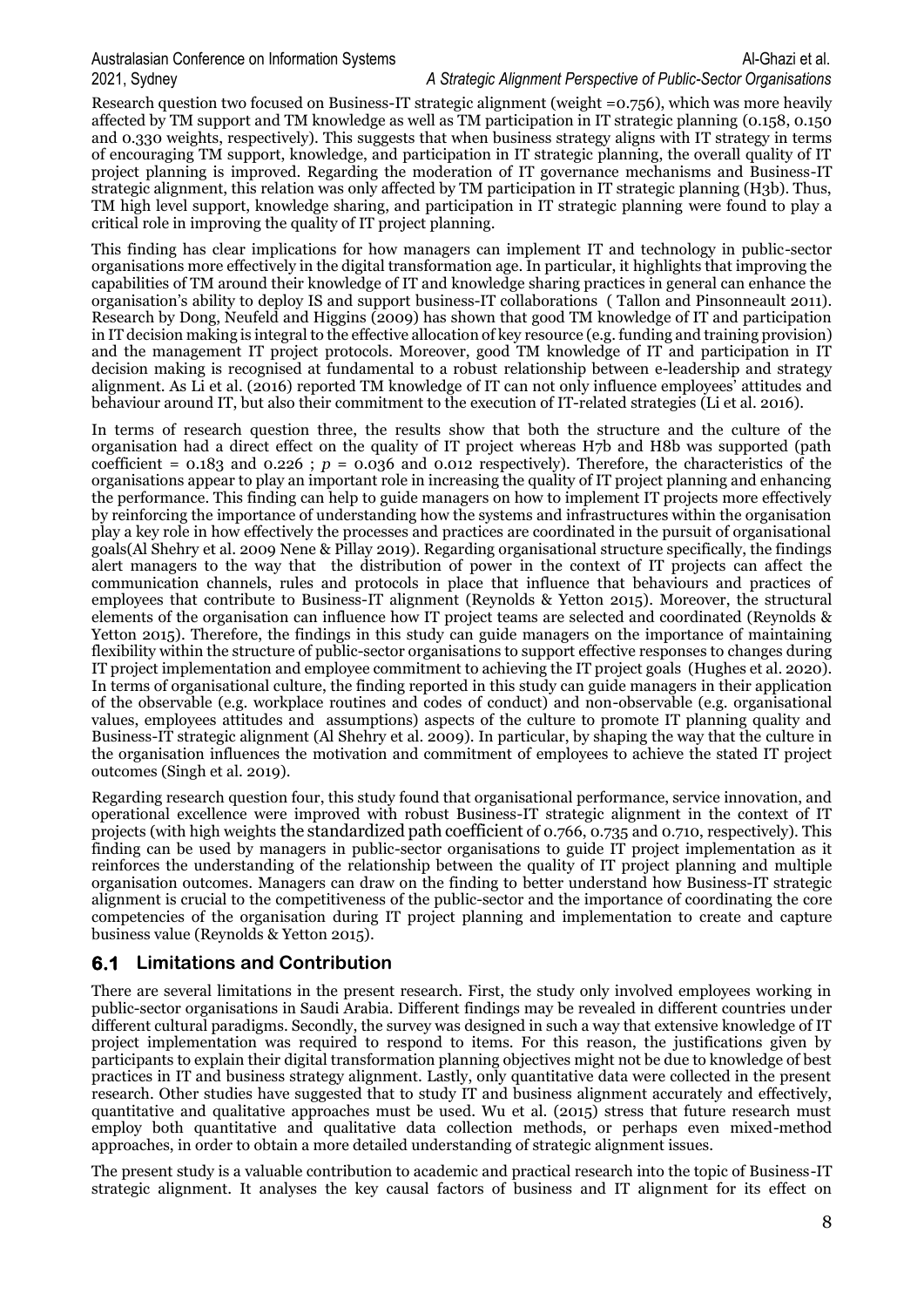organisational performance. This study also focuses on digital transformation and IT and business strategies in public-sector organisations in Saudi Arabia. As such, the study is easy to replicate in other developing countries to improve alignment avoidance models and to develop theories for managers to use to enhance decision-making processes. To be more precise, these theories may help to guide managers to effectively implement IT and technology within their overarching business strategies. What is more, the proposed research model and present research findings support and enhance the RBV and DC theories, as well as improve on existing knowledge of Business-IT strategic alignment.

# **7 Conclusion**

Business-IT strategic alignment continues to be a priority focus area for managers of organisations all around the world. This has particular implications for managers in public-sectors organisations in Saudi Arabia particularly in the context of the government's agenda to enhance public-sector service delivery and technology-based operations. Successful outcomes however are dependent on understanding the mediating role that IT governance mechanisms and Top Management knowledge of IT has in achieving Business-IT strategic alignment.

# **8 References**

- Abouzahra, M. 2011. "Causes of Failure in Healthcare IT Projects," *3rd International Conference on Advanced Management Science*, IACSIT Press, Singapore, pp. 46-50.
- Aldraehim, M., Edwards, S., Watson, J., and Chan, T. 2013. "Cultural Impact on E-service Use in Saudi Arabia: The Need for Interaction with Other Humans," *International Journal of Advanced Computer Science* (3:2), pp. 56-64.
- Al-Hujran, O., Al-Debei, M. M., Chatfield, A., and Migdadi, M. 2015. "The Imperative of Influencing Citizen Attitude Toward E-government Adoption and Use," *Computers in Human Behavior* (53:1), pp. 189- 203 https://doi.org/10.1016/j.chb.2015.06.025
- Ali Taha, V., Sirkova, M., and Ferencova, M. 2016. "The Impact of Organizational Culture on Creativity and Innovation," *Polish Journal of Management Studies* (14:1), pp. 7-17.
- Al Shehri, M., and Drew, S. 2010. "Challenges of E-government Services Adoption in Saudi Arabia From an E-Ready Citizen Perspective," *World Academy of Science, Engineering and Technology*, pp. 1053- 1059.
- Al Shehry, A., Rogerson, S., Fairweather, N. Ben, and Prior, M. 2009. "The Key Organisational Issues Affecting E-Government Adoption in Saudi Arabia," *International Journal of Electronic Government Research* (5:4), pp. 1-13.
- Alsudiri, T., Al-Karaghouli, W., and Eldabi, T. 2013. "Alignment of Large Project Management Process to Business Strategy: A Review and Conceptual Framework," *Journal of Enterprise Information Management* (26:5), pp. 596-615.
- Avila, O., and Garcés, K. 2018. "Preventing Business and Information Technology Misalignment When Introducing Technology Changes," *International Journal of Business Information Systems* (*28*:3), pp. 315-341.
- Aversano, L., Grasso, C., and Tortorella, M. 2012. "A Characterization Framework for Evaluating Business/IT Alignment Strategies," *ICEIS* (3:1), pp. 155-164.
- Barnes, J. 2017. *Strategic Alignment of Information Technology Projects and Project Success*. Walden University.
- Barney, J. 1991. "Firm Resources and Sustained Competitive Advantage," *Journal of Management* (17:1), pp. 99-120.
- Cooper, H. E., Camic, P. M., Long, D. L., Panter, A. T., Rindskopf, D. E., and Sher, K. J. 2012. *APA Handbook of Research Methods in Psychology*, *Vol 2*. American Psychology Association.
- De Haes, S., and Van Grembergen, W. 2015. *Enterprise Governance of IT* (pp. 11-43) Springer https://doi.org/10.1007/978-3-319-14547-1\_2
- Dong, L., Neufeld, D., and Higgins, C. 2009. "Top Management Support of Enterprise Systems Implementations," *Journal of Information Technology* (24:1) , pp. 55-80.
- E-Government Program Saudi Arbia, The E-Government Second Action Plan (2012–2016). 2011. http://www.yesser.gov.sa/en
- Gerow, J. E., Grover, V., Thatcher, J., and Roth, P. L. 2014. "Looking Toward the Future of IT-Business Strategic Alignment Through the Past: A Meta-Analysis," *MIS Quarterly* (38:4), pp. 1059-1085. https://doi.org/10.25300/MISQ/2014/38.4.10
- Henderson, J. C., and Venkatraman, H. 1993. "Strategic Alignment: Leveraging Information Technology for Transforming Organizations," *IBM Systems Journal* (32:1), pp. 472-484.